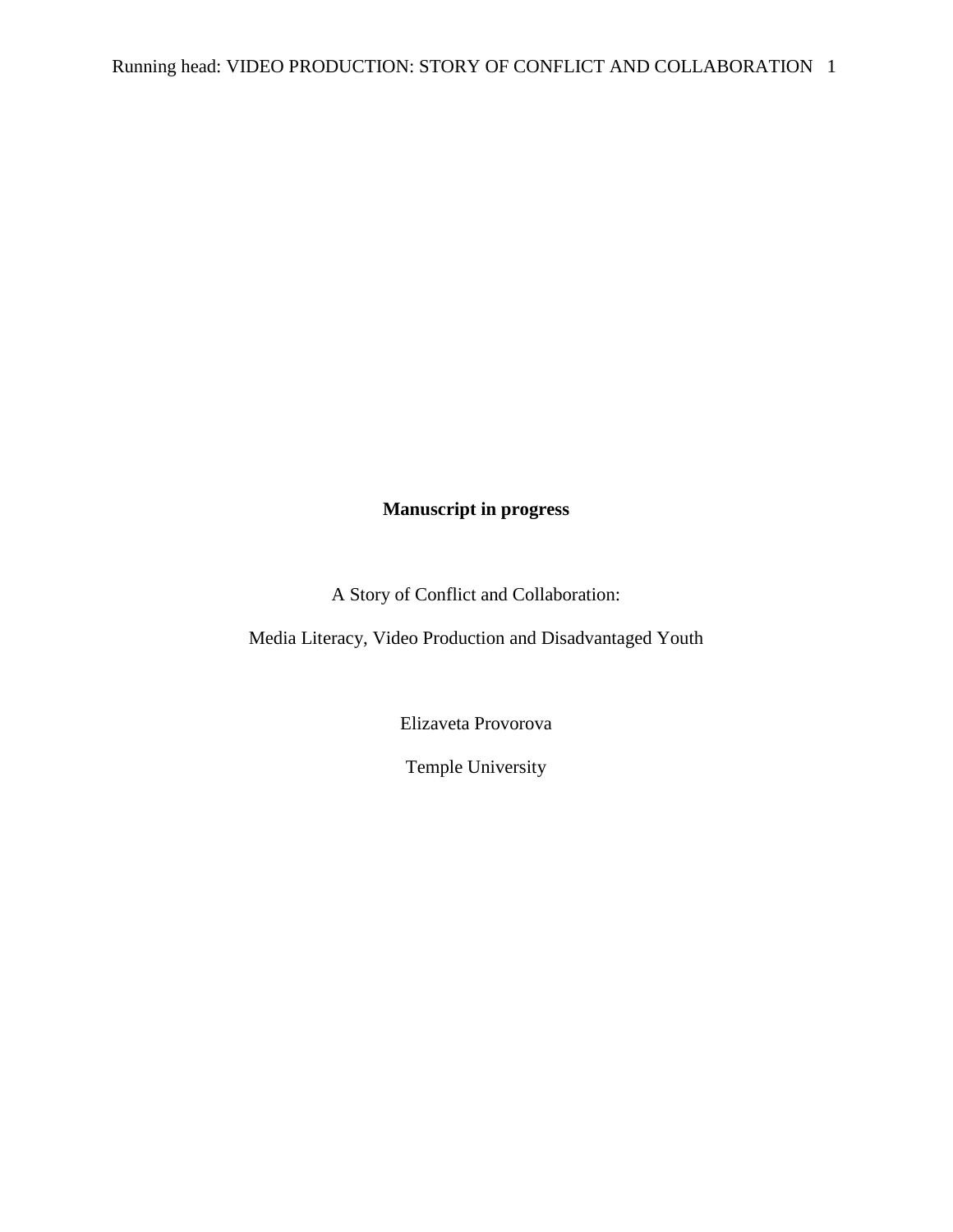# **Abstract**

Media literacy educators talk about the importance of developing essential social skills, such as collaboration, by using video production in the classroom. Through media production students acquire types of literacy that are still considered problematic in traditional classrooms but that are crucial for young people's lives in the twenty-first century. Video production with disadvantaged youth can also play a role of art therapy, where students use their creativity to come to terms with traumatizing pasts. This paper offers an account of a media literacy intervention that involved making videos with a class of foster youth. Using the methodology of portraiture, I describe highlights and pitfalls of collaboration that one of the teams experienced. I focus on moments of conflict, unleashed creativity and transformation that were brought by one video project.

*Keywords:* media literacy, video production, collaboration, disadvantaged youth, portraiture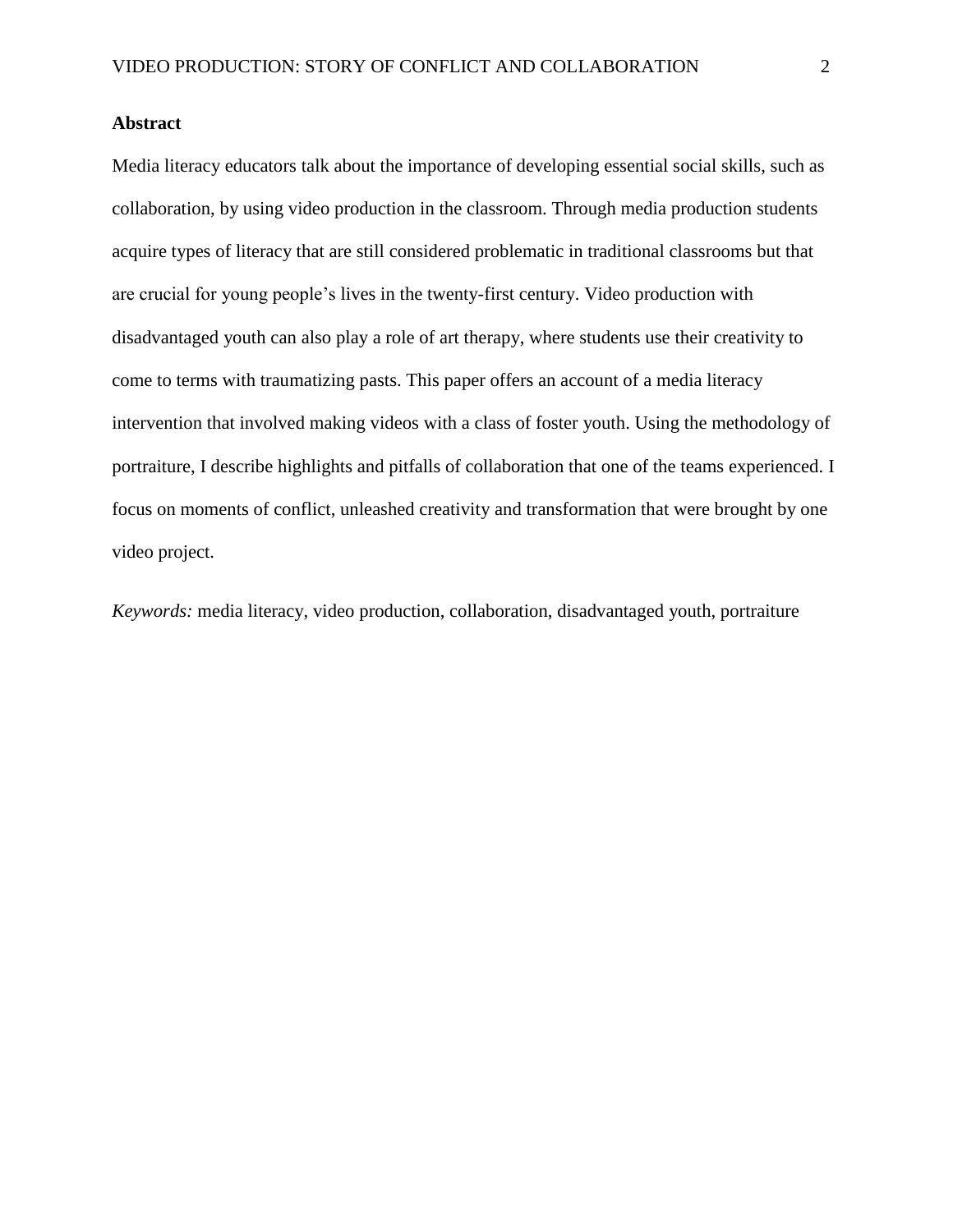A Story of Conflict and Collaboration:

#### Media Literacy, Video Production and Disadvantaged Youth

# **Collaboration and Education**

Collaboration is an essential social skill. One can write a poem on his or her own, but staging a play, constructing a skyscraper or sending a shuttle in space necessitates coordinated efforts of a group of people. Collaboration means mutual respect and trust, ability to articulate one's point of view and listen to opinions of others. However, these are not easy skills, as the road to successful collaboration is paved with conflicts. This is the reason why people should start learning how to work in a team since the early age. Teaching youth to collaborate may become an especially challenging task while working with at-risk youth. Students belonging to this important population may have problems collaborating, especially with adults and under their guidance – because of their mistrust of authority figures (Goodman, 2003).

Historically schools have not been a place where collaboration skills are acquired. The reason for that is the emphasis on individual achievement (Bricker, 1989). Bricker described this situation as unfortunate and today's schools as "morally undesirable places" (p. 97), where students fail to learn social virtues necessary for civic engagement. Nowadays this situation is gradually changing, and a number of educators argue that schools should first of all help children develop social skills, such as communication, collaboration and empathy, and increase their civic engagement (Buckingham, 2003). More emphasis is being put on "multiple intelligences" that include various abilities necessary for being an engaged citizen and a complete person (Gardner, 2006).

Media literacy educators are especially vocal in their critique of the existing educational conventions. They believe that schools need to teach children to critically analyze media by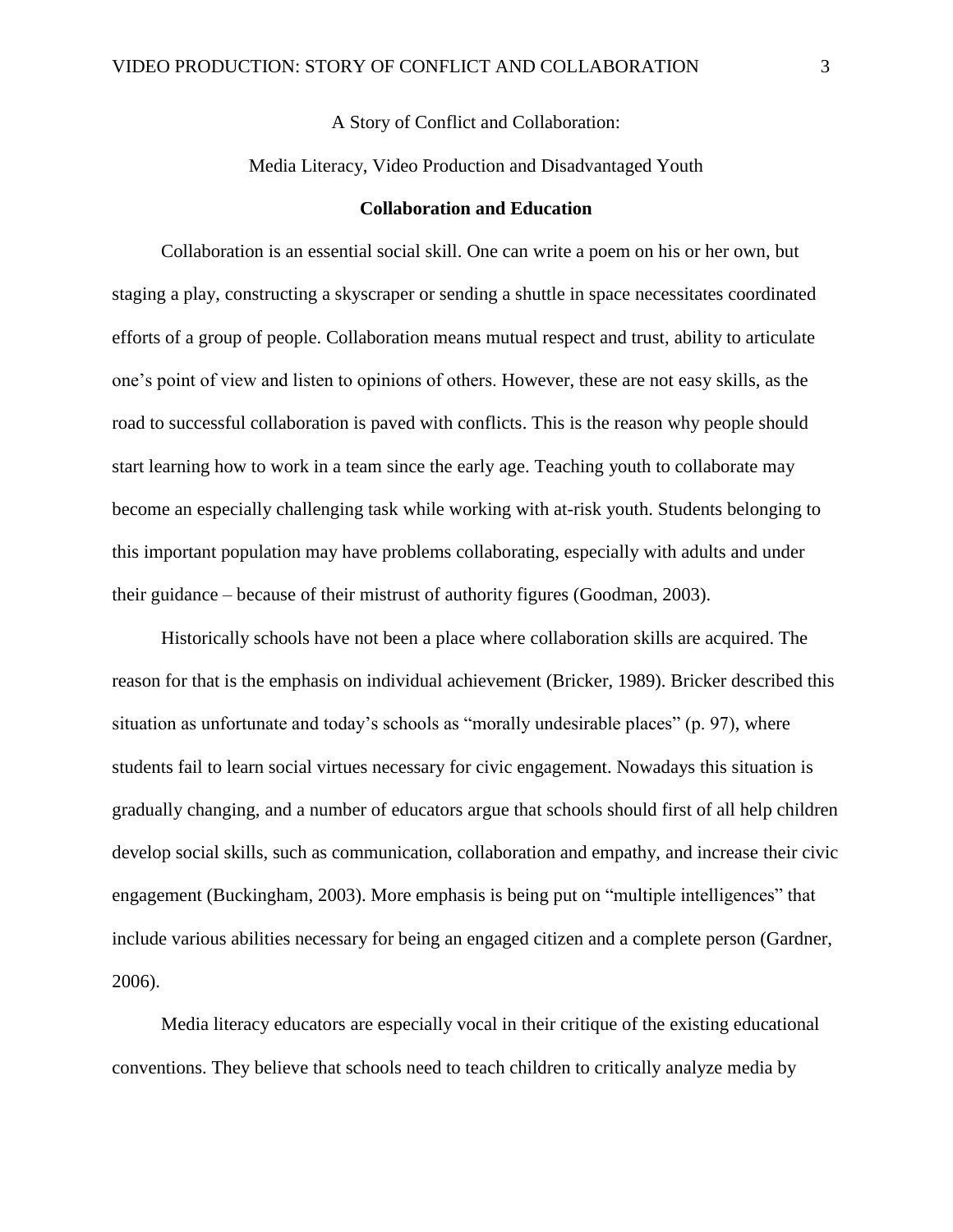deconstructing them and creating their own media messages, to express their voices and to understand their role in the democratic society (Hobbs, 1998). Participation in media production is especially important for media literacy education, as it serves several functions. It helps youth express their voices, connect with communities and increase their civic engagement by sharing with peers and adults their opinions about socially important issues (gun violence, drugs, bullying, etc.) (Goodman, 2003). Through media production students acquire types of literacy that are still considered problematic in traditional classrooms but that are crucial for young people's lives in the twenty-first century. Media production is also a useful strategy of engaging students in learning and increasing their motivation (Spires et al., 2012).

A number of scholars have explored complex human phenomenon of collaboration in the area of education (Chavez & Soep, 2005; Camino, 2000; Stack, 2009) and special education (Goodman, 2003). Talking about democracy is a form of collaboration Chavez and Soep (2005) argue that when young people produce media messages together, that makes them aware of their ability to cause social change, and of the importance of team work for successful existence of a society. One of the forms of media production is creating video messages: documentaries, interviews, music videos, etc. A crucial aspect of video production is collaboration, because a team of several people is necessary to create even a short video. The theme of civic engagement is prominent is studies on video production by Stack (2009) and Goodman (2003). For instance, Stack (2009) describes a project between high school youth and adult educators to create public service announcements in which both students and instructors were able to engage in meaningful conversations about strategies for achieving greater social justice. Goodman (2003) analyzes the effectiveness of media production with youth at-risk for reconnecting such students with their communities. He also notes that collaboration as a part of media production may involve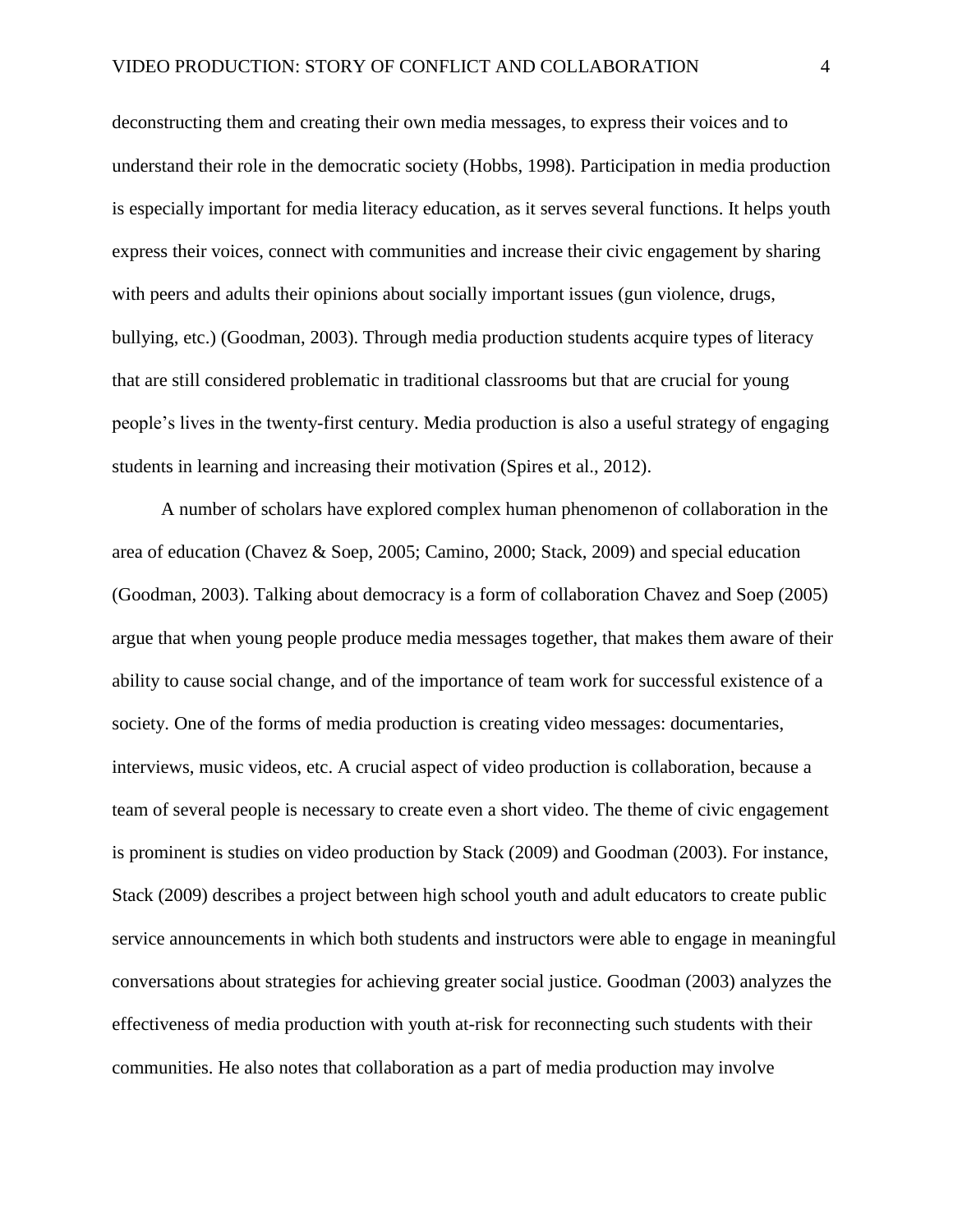conflicts. Overcoming these conflicts is an important part of the process of learning. In a media production classroom disadvantaged youth may be initially subversive of authority figures, but later on their natural curiosity helps them overcome challenges and benefit from media literacy activities. Although some literature exists on collaboration and what it looks like in the context of video production in an educational setting, this subject appears to be still underexplored, same as collaboration with and between youth at-risk.

One of the disadvantaged groups of children in the United States is youth growing in the foster care system (Reardon & Noblet, 2009). Living in the atmosphere of stress and mistrust, often having to move from home to home and from school to school, foster children may manifest problems communicating with their peers, forming friendships and, as a result, working in a team. Collaboration in media production has been shown to help disadvantaged teenagers articulate their identity and regain the sense of control over their life (Goodman, 2003). However, video production has another important characteristic that is especially relevant in case of foster youth. Producing videos can be a form of art therapy and an exercise of meaningsearching; as such, it can be a transformative experience that will enable some students come to terms with traumatizing pasts (Malchiodi & Gil, 1997, Malchiodi & Perry, 2008).

Media production programs around the world help undeserved youth "to comment on their world, share ideas, and take action on the social issues that are important to them" (Mann, 2011). Children who are used to not being listened to and cared about by adults become empowered by telling their stories and influencing the way others see the world they live in (Haddix & Sealey-Ruiz, 2012). According to Lawrence-Lightfoot (1986), "[e]mpowerment refers to the opportunities a person has for autonomy, responsibility, choice, and authority" (p. 9). By creating videos, children at risk not only are able to reflect on their life situations, but also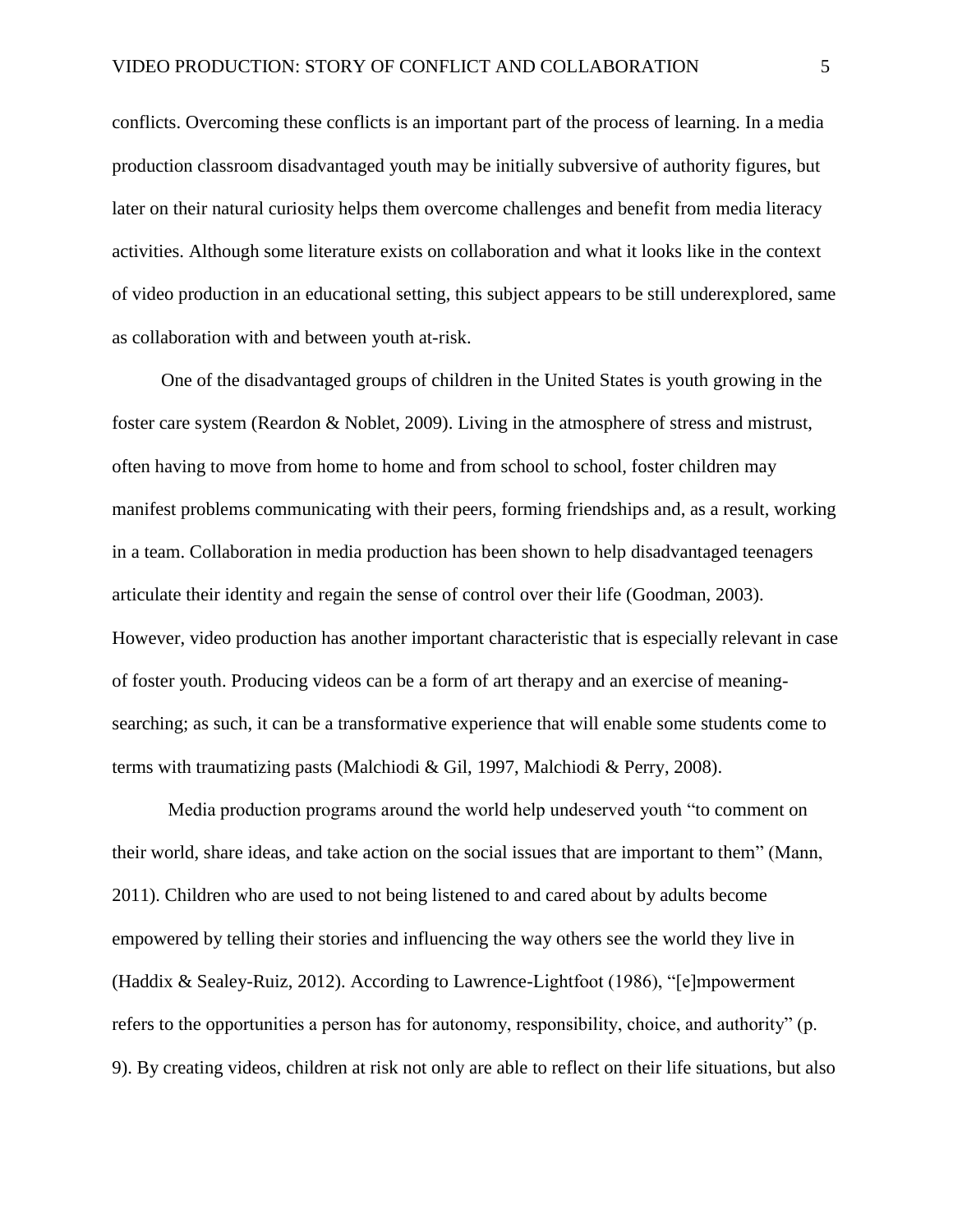take a responsibility in their storytelling choices and exercise authority over what they want and do not want others to know. As a part of media production, children can deconstruct their traumatizing experiences and put them together again as pieces of a puzzle, making their viewers cry or laugh. By playing with interpretations and reactions of those who will hear their stories, young filmmakers can feel their power over life circumstances.

If media production as a part of media literacy curriculum can play a role of art therapy, how does the issue of collaboration fit into the picture? Do conflicts arising in the process of collaboration hamper creativity and diminish therapeutic properties of video production? How strong is the transformative effect of collaborative movie making on children from marginalized populations? These were some of the questions that I had in my mind as I started my observations in media literacy classes with foster children at the University of Rhode Island. The goal of my project was to document and analyze a media literacy intervention, which involved teaching a class of twenty-two foster children to critically deconstruct media messages and create their own stories in teams using Flip cameras. Therefore, the main themes in my observations were collaboration, conflict, creativity and transformation happening in the media literacy classroom in the process of video production.

#### **Describing Creative Process: Portraiture**

The methodology that I use for constructing my narrative is portraiture, which was developed in works of Lawrence-Lightfoot (Lawrence-Lightfoot & Hoffman Davis, 2002). Combining features of various qualitative methodologies, such as ethnography and case study, portraiture offers unique opportunities for capturing the complexity of human experience. Lawrence-Lightfoot showed that by blending aesthetics and empiricism this method helps the scholar to describe subtlety of human interactions. It is important to note that, despite the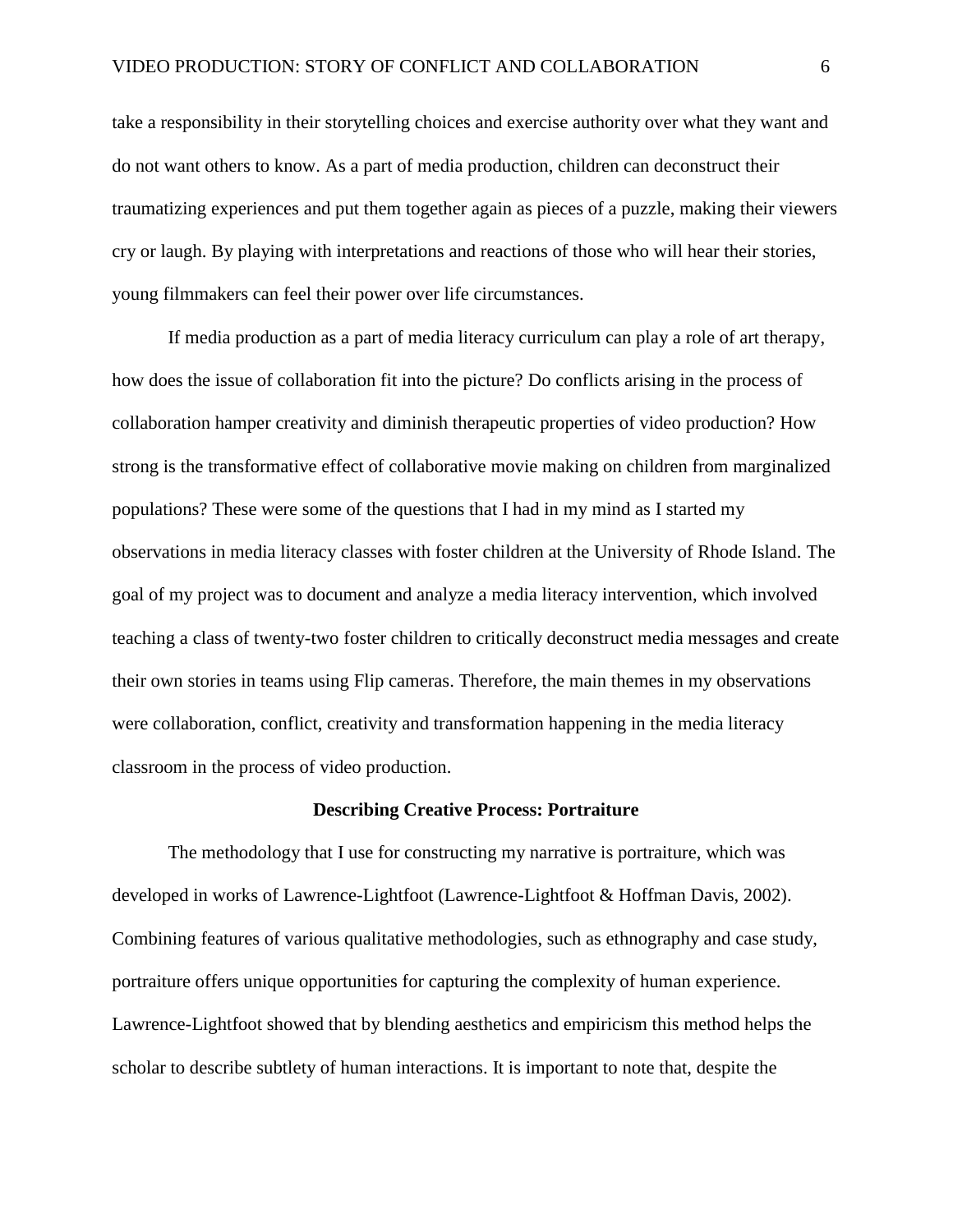introduction of aesthetics into the process of academic reasoning, portraiture remains scientifically rigorous.

This method was appropriate for my study for several reasons. First, Lawrence-Lightfoot showed its usefulness for documenting the learning process and the culture of schools (Lawrence-Lightfoot, 1985). Second, the fact that aesthetics and creativity are defining features of portraiture makes it useful for documenting studies that investigate processes of creating art works, e.g. videos. Finally, it helped me capture the complexity of interactions that happened while the team that I was focusing on worked on their final video project. The team that I observed consisted of only two participants, two girls. While on the following pages I portrayed personalities of the girls and their interactions as precisely as I could, names and details of the physical appearances have been changed in order to insure anonymity.

## **Context of the Study: First Star Academy**

The current paper is a result of journalistic observations of instructional practices that involved media literacy activities in the form of video production. The observations were made at First Star Academy in the University of Rhode Island, during three weeks in July 2012. First Star is a non-profit organization, whose mission is to help disadvantaged youth. In 2011 First Star started a program that aims at re-introducing youth growing in foster care into the educational system. Because many foster care children often have to move from one set of foster parents to another and as a result constantly change schools, their learning process is periodically disrupted. Also, hardships that some foster children have to endure in foster homes prevent them from focusing on their studies (Reardon & Noblet, 2009).

First Star developed a solution for this problem. Their idea was to familiarize foster children with college life and studies by putting them for a month on campus of a university.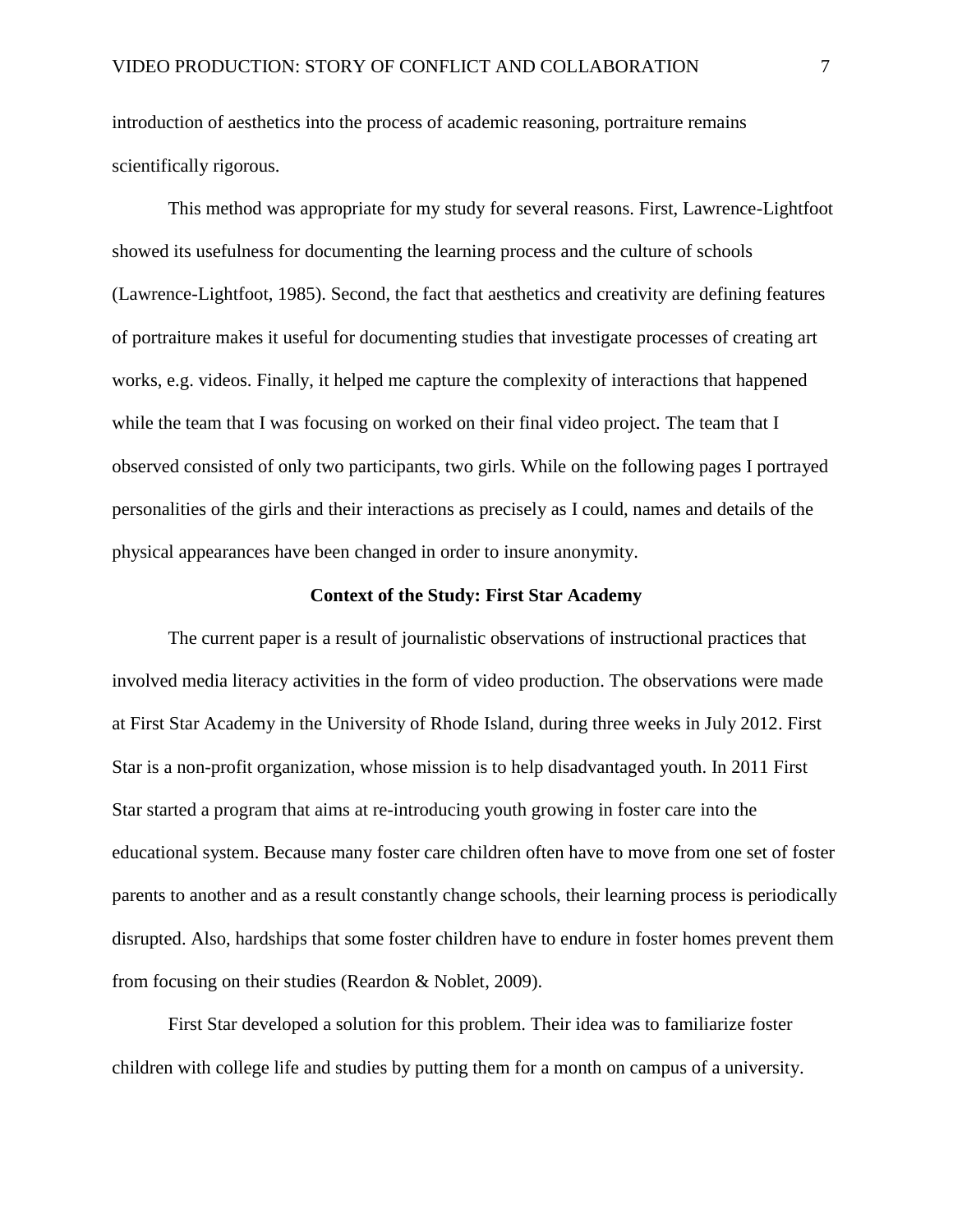This strategy was conceived as a way to demystify university for foster children and give them an opportunity to earn their first college credits. Designed to start as a one month intervention, the program, named First Star Academy, is supposed to help children to stay in touch with the university environment by bringing them back to campus in the summer for five consecutive years before they are ready to apply to college. In-between summers students meet for monthly classes.

#### **Pedagogy: Introducing Media Literacy**

In 2012 twenty-two foster children came to the University Rhode Island to study English, math, art and two media literacy courses: Videography and Social Networks, taught by instructors from the Harrington School of Communication and Media. Students were taking classes on campus, and most of the meetings for the media literacy classes took place at Curriculum Media Library (CML) space at the campus library.

The children were living in a fraternity house and taking classes for almost four weeks. During this time they had media literacy classes five days of the week. While in the Social Networks course they were learning how to use Internet responsibly, the Videography offered them an opportunity to engage in media production. Using Flip cameras and library computers they were learning how to shoot videos and edit them. By the end of the Academy the students finished three video projects: a commercial, a music video and a final video for which they could choose any format. Working in groups, students created the total of thirty videos that were then shown at the final screening.

Although I was present during the media literacy classes in the capacity of participant observer, I often played a role of an instructor, answering students' questions and helping them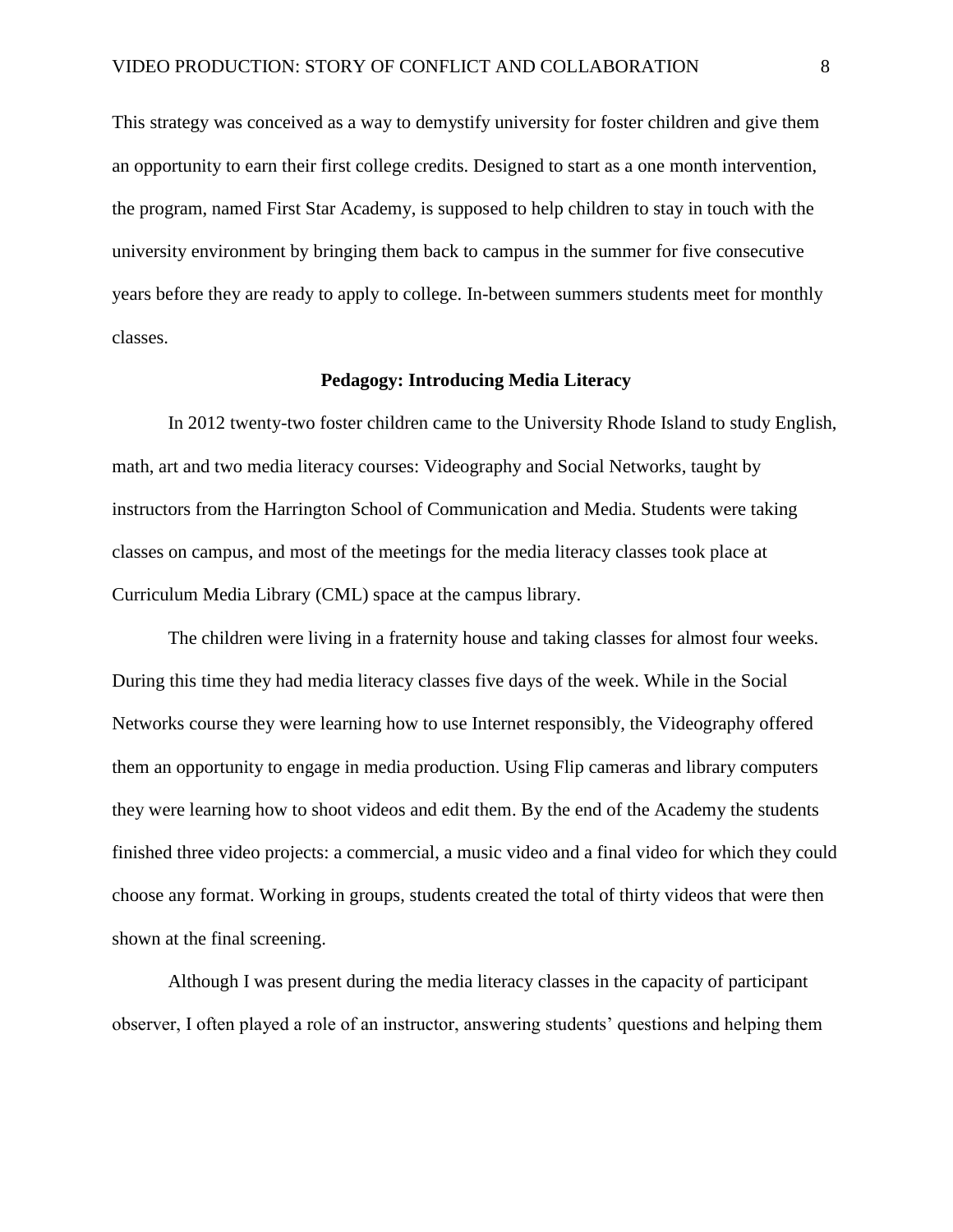solve various problems in the classroom. That created a necessary level of trust and rapport between me and the students, which let me observe their interactions unobtrusively.

## **Collaboration in the Learning Context**

Collaboration was a burning issue during our classes. For the first two video projects the instructors divided the class into groups, and many students were not happy with their partners. However, it was an important exercise, and the instructors explained to students that adults do not always choose their colleagues. From the difficulties that the students were experiencing as they tried to work in teams, it was evident that school has not been teaching them how to collaborate.

For some children, the lack of basic collaboration skills was exacerbated by trust issues that they had as a result of being in the foster care system. These bad communicators had hard time articulating their ideas, listening to others, giving constructive feedback and respecting their peers' opinions. They were also mistrustful towards adults who were working with them in the program. I witnessed one student reacting to an instructor's promise that the Academy's sponsors will come to the final screening with the sarcastic: "Why are you lying to us?", and another student who, being in a bad mood, proclaimed: "I do not trust anybody". At the same time, some children showed a great collaborative potential and were receptive to instructors' advice. Interestingly, almost all children (even the least collaborative ones) changed their behavior when they were around a student in the wheel chair. They were attentive to her, patient and eager to help. I believe that it shows that all of them have collaborative potential, which can be developed by systematically engaging these children in team assignments.

When for the first two video projects the students needed to work with partners whom they had not chosen, their attempts to collaborate often ended up in conflicts. I was particularly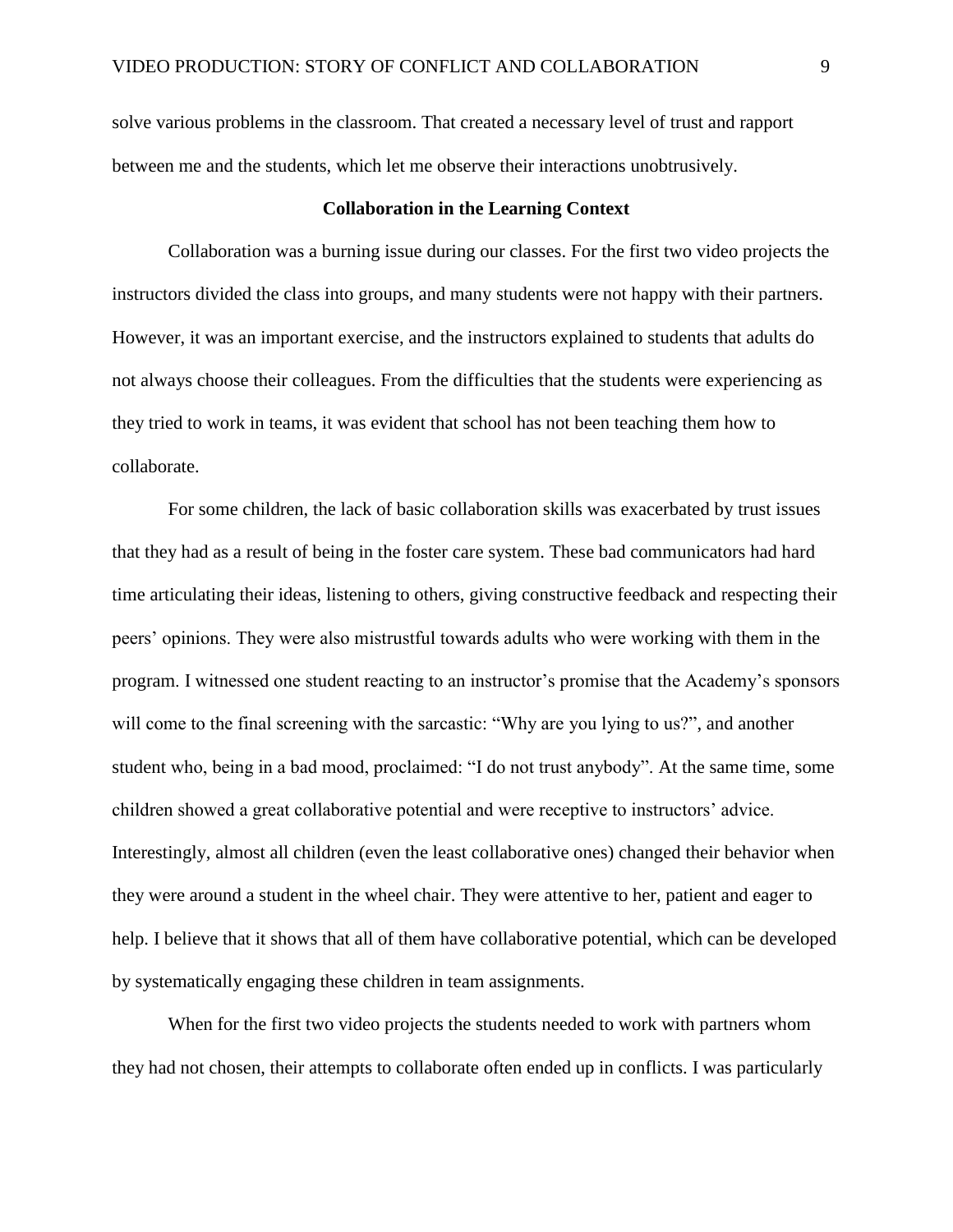interested in this dynamics. According to Robinson (2001) schools kill creativity and hamper students' motivation for learning and discovery. My task was to understand whether giving the First Star Academy students an opportunity to rediscover their creative potential would help them deal with collaboration difficulties.

For the last project the rules changed. The students could themselves decide with whom they wanted to work. Also, this project was the closest to producing an art work. Teams could choose any video format they wanted, and several groups decided to make short movies. The students were asked to create a video about problems that they had encountered in the foster care system, the problems that they wanted the world to know. However, the children could choose any other subject, and some, in fact, did so.

During every class meeting I was taking field notes that became the data for my research. For this paper I decided to focus on one particular group working on their final video. I wanted to tell one story of conflict, collaboration and transformation that were triggered by the process of creative storytelling.

#### **Using Portraiture: Megan and Donna's Collaboration and Conflict**

Observing the class of foster children who worked in small groups producing videos I witnessed many moments of failure and success. Some of them can be classified as typical. A number of children were unprepared to overcome conflicts arising in the process of collaboration. A minor disagreement was enough to make them run away – physically (going to another part of the room) or emotionally (becoming defensive or withdrawn). Others were more collaboration savvy. They were consistently able to work out their differences with each other. By the end of the first project I already knew each kid's behavioral patterns and often was able to predict their next move.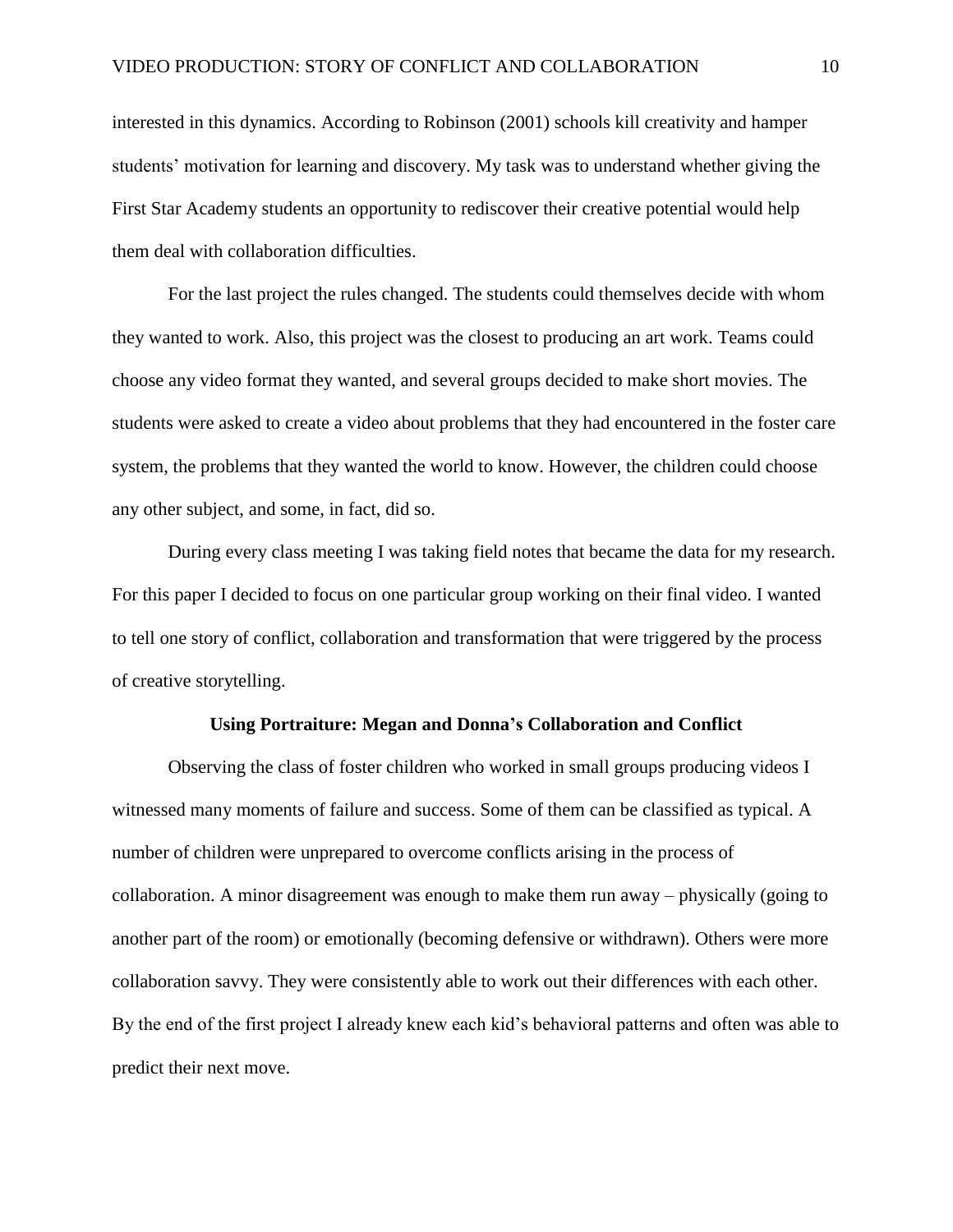Some stories, however, were extraordinary. These were unexpected transformations that happened when unleashed creativity broke negative patterns and helped children to overcome their lack of confidence, trust, or motivation. A story that I want to focus on in this paper deals with successful collaboration between two girls who were so inspired by the final project that they created a team of adults and energized them with their enthusiasm.

Who is this slim girl with shoulder-length black hair loudly talking to a group of peers, as they are trying to come up with ideas about the music video? It is Megan, trying to explain to her classmates that her suggestion is the best one. With a fringe always falling over her eyes, she was the last one in class whom I could envision successfully overcoming conflicts. Megan could be nice when she wanted to. However, when the girl felt threatened (which happened all too often), she would become pushy and verbally aggressive. Over the course of the three weeks in the Academy, on several occasions she brought some of her classmates to tears. Yet I could feel that she was not mean by nature. Rather, things that she had experienced prior to coming into the foster care and the rough life as a foster child taught her to attack first. I could guess about some of her trials by an ugly scar on her left cheek and sarcastic remarks that she made about life and other people.

Although Megan did initially have several friends in the Academy, some of them were soon turned off by her aggressive behavior. Students with whom she worked on the first two projects in the Videography class did not want to be in one team with her anymore. A sociometric survey administered by the instructors before the final project in order to determine students' collaboration preferences confirmed her lack of popularity. When students were asked with whom they would love and would hate to work together, many named Megan as the worst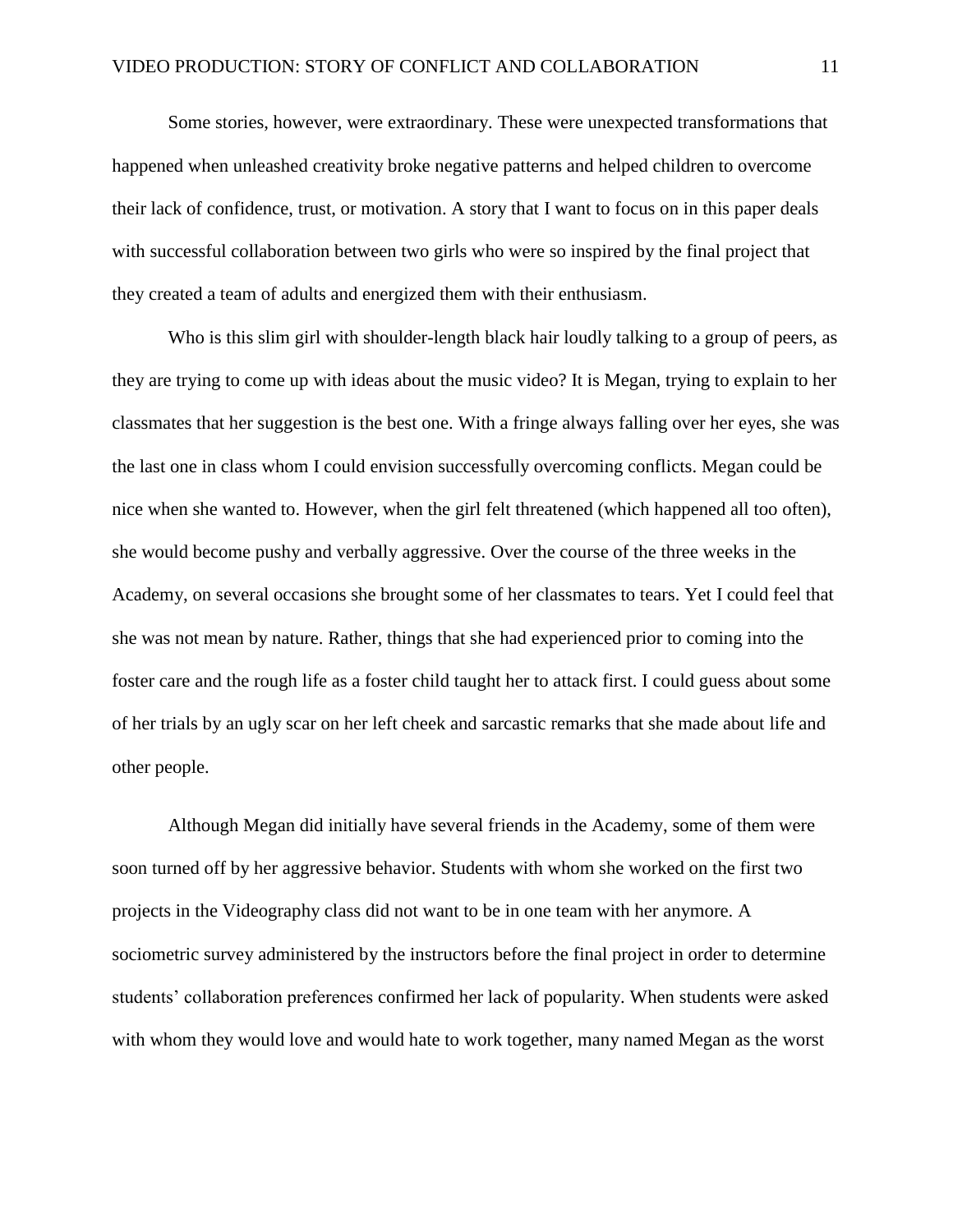possible "colleague". So Megan, in her baggy jeans and inevitably dirty t-shirt was often seen sitting at the table by herself, quite happy it seemed, to be left alone with her new netbook.

Donna was one of a few who genuinely enjoyed interacting with Megan. This tall girl with heavy-rimmed glasses looked very different from tomboy Megan. She often wore a long dress with big pink flowers, which, as she once confessed to me, was her favorite outfit as it was a present from her late mother. Donna seemed to admire Megan's energy and leadership skills, despite her rough edges. They were not always friendly to each other because Megan could make even those who enjoyed her company lose their temper. However, for the final project in the Videography class the two decided to work together. Megan took the leadership role choosing to create a short movie telling a story of how she got into the foster care system. Donna was happy to participate.

Megan's transformation during the project was astonishing. Although the girl did have one serious clash with Donna, she was able to work in a team not only with her peer but also with several adults who were recruited to act in the movie. Donna and Megan divided responsibilities, wrote a detailed script with dialogues and used it to help the actors to create the story that the girls had envisioned. I was one of the seven adults who agreed to help, and I enjoyed working with the team and to see Donna and Megan's enthusiasm as well as their maturity dealing with the large cast.

Several factors must have contributed to the change that I witnessed in Megan. First of all, she was given an opportunity to tell her story in a friendly and supportive environment. The instructors and First Star staff members were helpful and encouraging. Second, the nature of the assignment must have met Megan's need to work through the painful past. Creative storytelling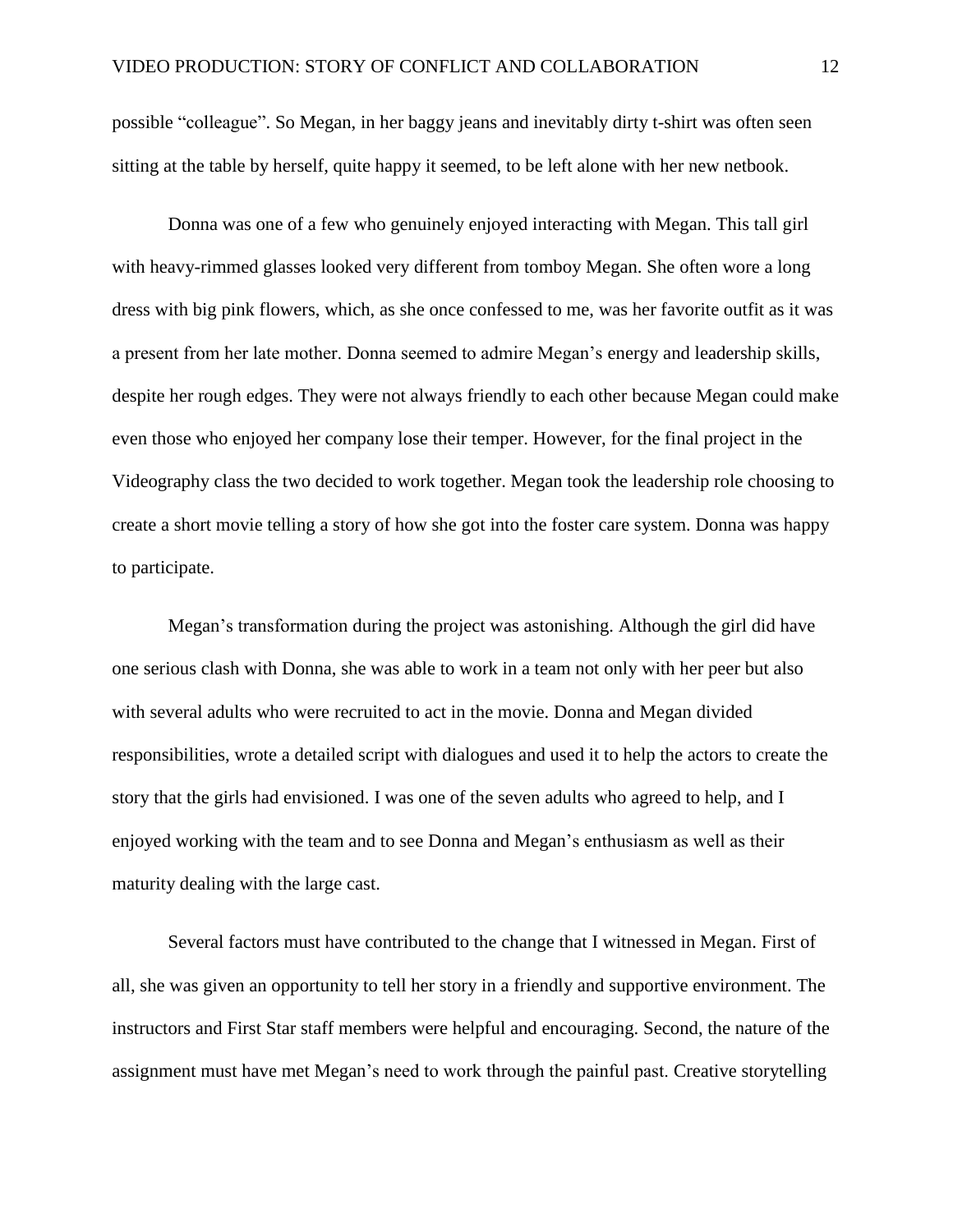through video production is known to have therapeutic effects. When people recount traumatic events of their lives using camera, they are able to detach themselves from unpleasant memories and look at their own life through the eyes of a distant observer. When Donna chose to tell her story of becoming a foster child, she must have intuitively felt an opportunity for an emotional release.

#### **From Collaboration to Conflict and Back**

For the final project the instructors chose a hands-off approach. Having introduced the topic (the foster care system and its problems), they let the students decide what genre they want to work in – ad, music video, short documentary or fiction. Teams were not obliged to show their storyboards to the instructors, although they were encouraged to structure their work the same as with the first two projects. On Sunday when the students were asked to decide with whom they wanted to do a final project, Megan and Donna did not need encouragement to work together. In fact, when in the sociometric survey all students was asked to indicate three people they would like to be their partners, the girls named each other.

On Monday the girls arrived to class full of enthusiasm. They had already discussed what genre they wanted to work in and what story they wanted to tell. It was going to be a short movie about the way Megan ended up with her current foster parents. Megan, with her green eyes glittering from under the fringe, explained that she had decided to be an actor, playing herself. Donna wanted to be a videographer. After shooting the scenes, they were going to do the editing together, using a song that they both liked as a soundtrack. As the story was going to involve several people (Megan's parents, a teacher, a DCYF worker, her first foster parents and the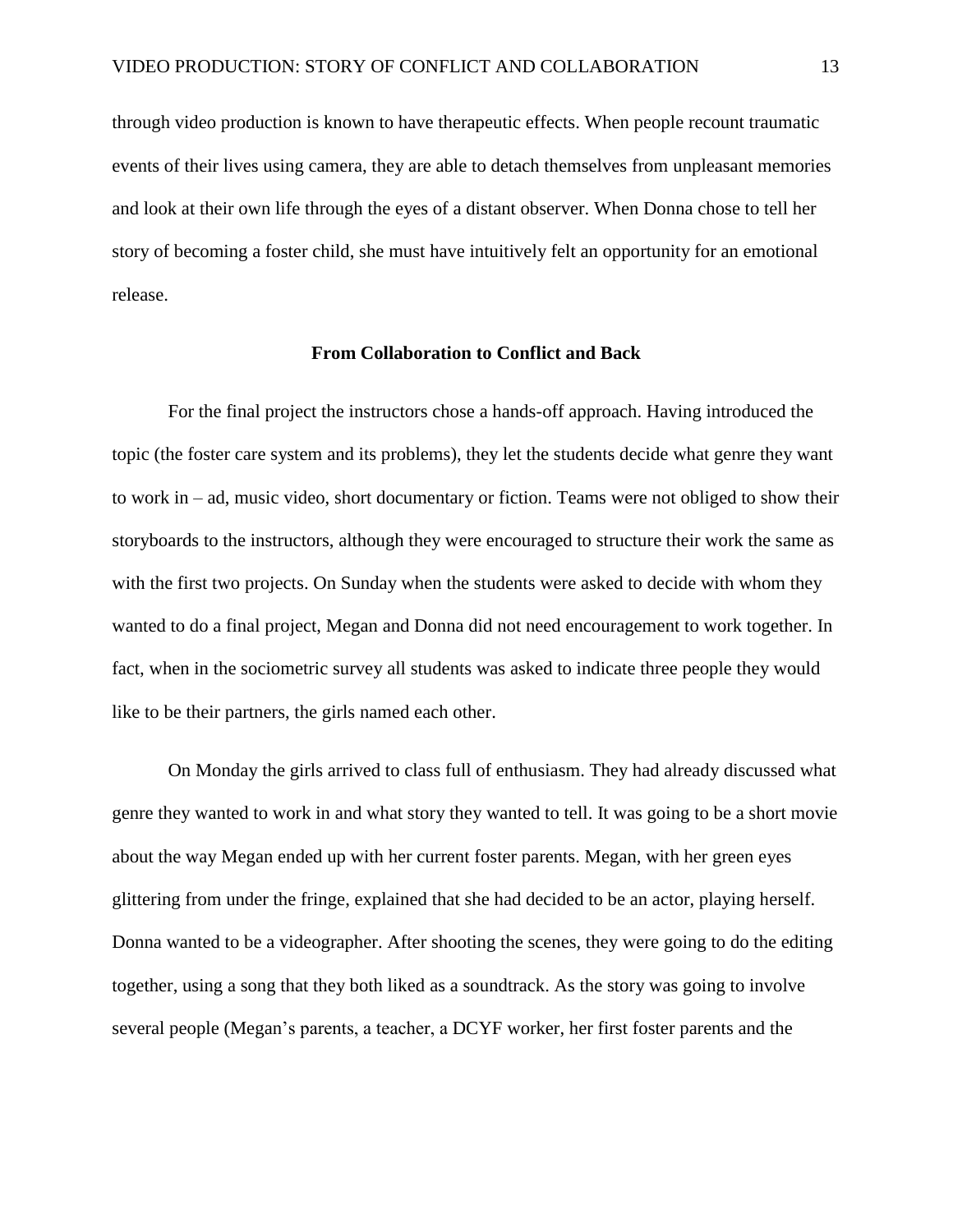current foster father), the girls were discussing an opportunity to recruit First Star staff members as their actors.

Wednesday was an important day. By the time Donna and Megan arrived, they had already talked with several staff members, asking them to participate. As other teams were also trying to recruit people for their films, negotiation skills were necessary to figure out which adults could be working with each group. Megan and Donna needed more actors than anybody else, and their efforts recruiting cast members were impressive. They approached several adults present in the classroom, coherently described their project, and expressed their gratitude for those who were able to help.

The next step was to write a script. Megan and Donna's team was the only one to write down all dialogues for their characters. Having occupied the whole table at the CML, they were emotionally discussing the characters and interactions that those were supposed to have in the video. Then Megan accurately wrote down dialogues, as Donna was leaning over the pieces of paper scattered around the table. Having finished this task, the girls asked a librarian to help them make copies for every actor. Then they distributed the copies, quickly chose shooting locations and started working with the camera. Giving instructions to their actors, Donna and Megan showed good communication skills, and they did not forget to be polite and grateful. For example, after the team finished one of shots that involved me, Donna told me in an assertive and positive voice: "Great job!" After the shooting was over, the girls again thanked everybody who had been helping them.

There were almost no disagreements in this team up until the editing. A serious clash happened when the girls were discussing the way to incorporate the music in the video. They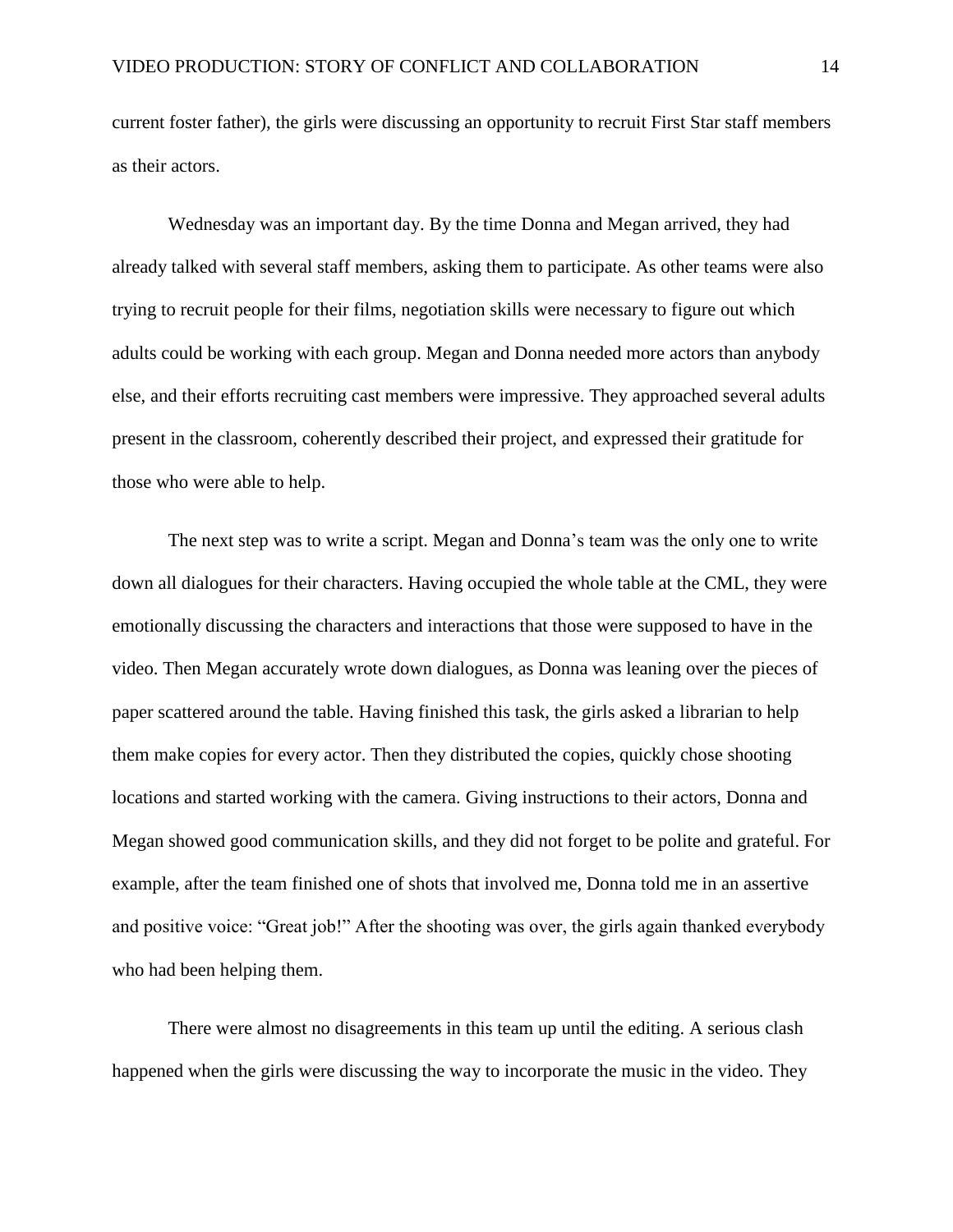chose the song "You raise me up" by Josh Groban. Donna wanted the music to be louder than the actors' voices. Megan believed that dialogues should be clearly heard. Neither of the two wanted to compromise, and after a passionate argument, Megan went to another side of the room to complain to several staff members sitting there about Donna's "inappropriate" behavior. An intervention by adults was necessary to help the girls find a compromise. In the end, music was still quite loud, but the conversations between the characters could be understood.

On Thursday Donna and Megan needed a little extra time to finish editing. After the screening, they went in front of the class to talk about the video and answer their peers' questions. The girls seemed very satisfied with the project and their classmates' reactions, although there seemed to be still some tension about the music volume. When one of the viewers asked them about this issue, Megan gave Donna an angry look: "I told her, I told her, but she did not listen to me!" Donna sneered back. However, their peers' excitement about the video overshadowed the girls' personal conflict. When Donna and Megan went back to their seats, their faces were glowing.

## **Peek into Megan's Life**

The movie created by Megan and Donna is called "Peek into Megan's life as a foster kid". It is four minutes long. The song "You raise me up" by Josh Groban is a soundtrack, which is sometimes louder than the actors' voices. Although at times characters' words cannot be discerned, enough can be heard to understand what they are talking about.

There are eight characters: Megan (played by herself), her real parents (two staff members of the First Star Academy), a teacher (head librarian of the CML at URI), a DCYF worker (me), Megan's first foster parents (a librarian and an instructor) and her second foster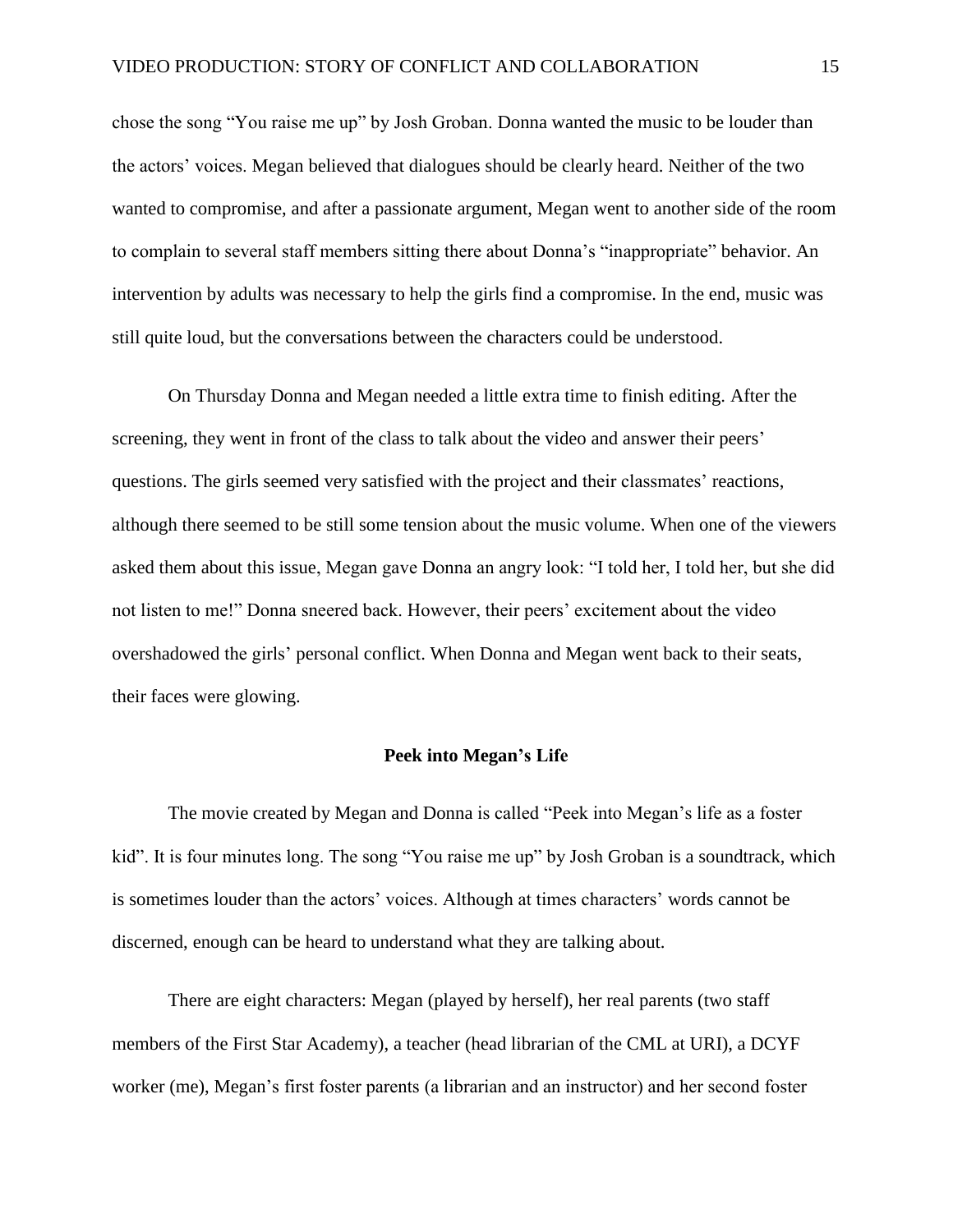father (the librarian's husband). Donna was a videographer, or, as it is indicated in the film's titles, "camera woman". All shots were filmed in or in front of the building of the URI library.

The video starts with Megan's real parents arguing. The father comes late, the mother confronts him about it and he hits her. The next shot is Megan jumping from a chair and shouting at them: "Stop fighting!" In the next scene the girl is talking with her teacher. The teacher is asking why Megan's grades are slipping. Initially the girl refuses to explain what is going on. However, encouraged by the teacher, she explains her the situation at home: "Well, my parents are always fighting. My dad hits my mom. There is no one there to help me with my homework. It's just so hard. They always come home late. There's no one there to cook me dinner. I don't know how to cook. I might set the house on fire. I hear strange noises outside at night." The teacher promises to find help.

In the fourth shot the teacher goes to a DCYF worker and tells what she has heard from the girl. The DCYF worker says that she will investigate the situation. The next scene shows the DCYF worker talking to Megan's parents. They are being informed that the girl will be taken away. The parents protest, as the mother starts crying. The fifth shot shows the DCYF worker talking to Megan, explaining that she has to be taken from her parents because they are not responsible enough: "Now I am going to take you to your new home". "Woopty doo" – says the girl with a sarcastic hand gesture. In the sixth shot the DCYF worker introduces Megan to her first foster parents.

Apparently, the girl was not happy in this house, because the following shot shows her running away. With her back to the camera, she runs down the stairs and along the road leading from the house. For a brief moment Megan stops and looks back, but then continues running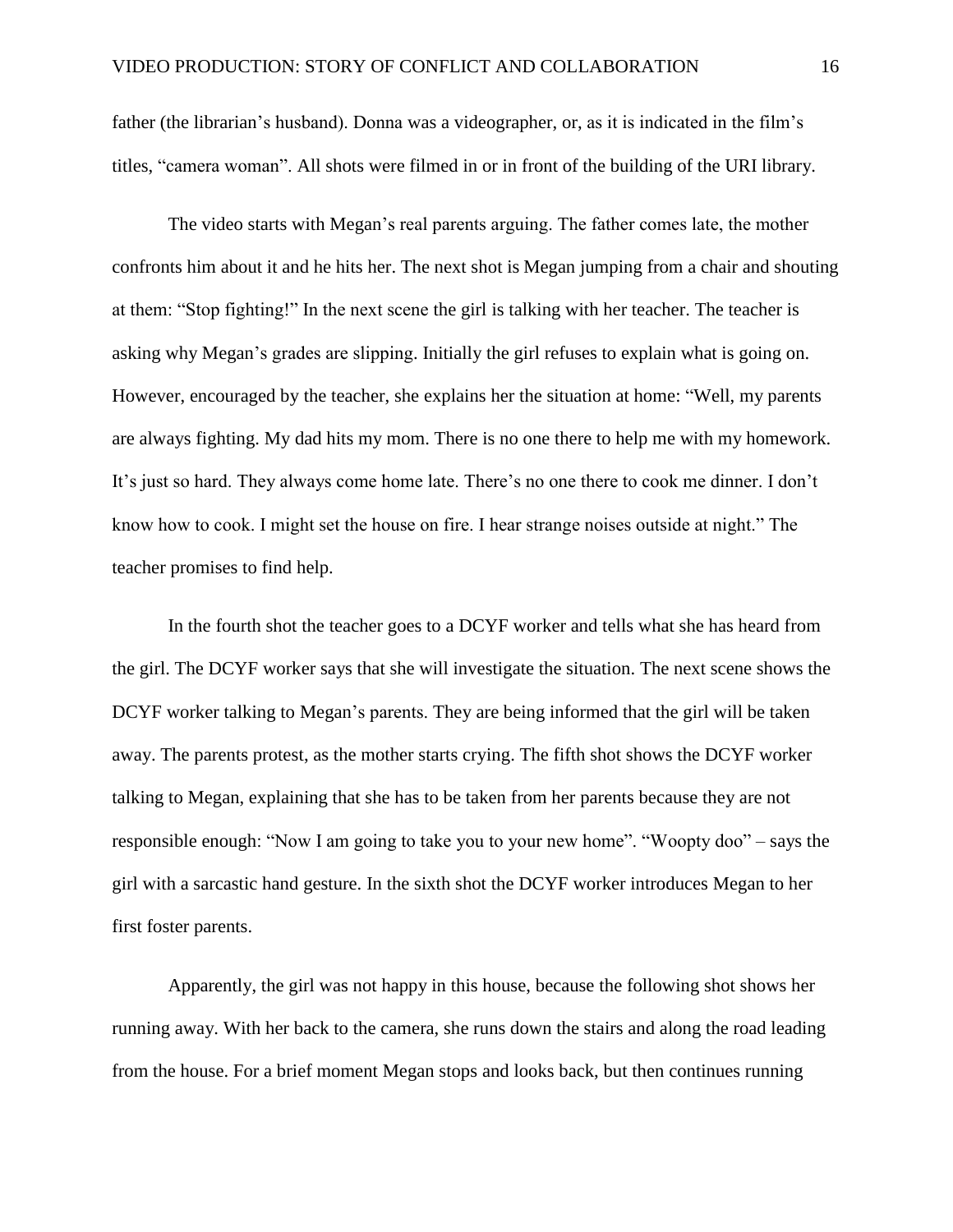down the long shadowy tree lane. The final eighth shot shows how Megan was introduced to her current foster father. First we see the man sitting on the stairs in front of his house. Then Megan and the DCYF worker approach him, the man gets up and the worker introduces the girl. The sun is shining bright, lighting up the faces of the girl and her new father.

This final scene is followed by one of the most interesting features of the video: bloopers. Although the story told by Donna and Megan was undoubtedly sad, the girls were having fun filming it and laughed a lot in the process. There is no laughter in the video itself, but sever scenes had to be shot again and again because the actors could not stop giggling. One of such scenes was a conversation between the DCYF worker and the girl's real parents: "Why are you taking our baby Megan away?" – "Because you are not responsible enough!" The actors had hard time concentrating on being serious, and several shots had to be taken before the girls were satisfied with the results. However, they were far from being upset by our "disrespectful" behavior. On the contrary, Megan and Donna were laughing with us. Moreover, the girls so much liked the shots of the actors trying to stay serious, that they put these shots in the end of the video as bloopers.

This example shows that making the movie about the foster care system was a cathartic experience for Donna and Megan. Although the final project tells Megan's story, Donna, as well as many other children in the class, could relate to it. Using the medium of film both girls were able to look at their traumatic childhood through the eyes of a distant observer. They were not victims anymore. They controlled the situation by choosing actors, locations, angles and words for telling the story. Thus the media literacy classroom combined with art therapy helped Donna and Megan to come to terms with their pasts.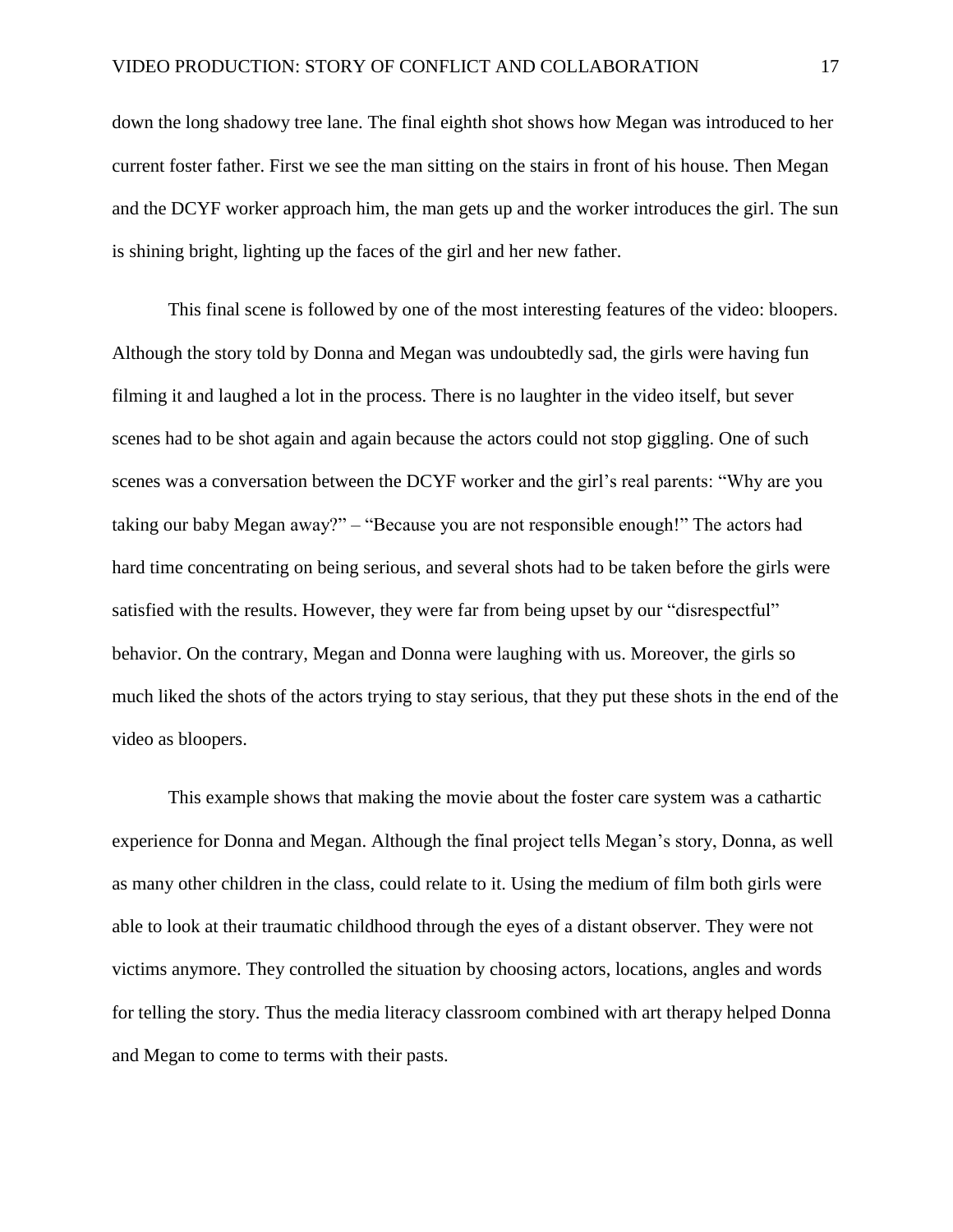## **Becoming Complete**

Theorizing about ways to teach oppressed populations, Freire (1970) developed a theory of emancipatory education, which talks about the impact of involving students on social and emotional levels on their performance in class. The high motivation to participate comes from students' awareness that their voices can be heard and their stories can change the world. The children who participated in the Videography class at the University of Rhode Island in the summer of 2012 were offered an opportunity to do something meaningful for them. Those who accepted the challenge and created narratives about their lives had an empowering and transformative experience. The empowerment came from the understanding that they can overcome conflicts and learn to use support of their peers and adults. Although many First Star students had initially been distrustful and antagonistic, when four weeks after the beginning of the program they came to the big university hall for the screening of their videos, the atmosphere was completely different. All shining and dressed-up, they laughed and cried together. The students were proud of their films and grateful to the instructors. We all felt a part of one big family.

That does not mean a "happily ever after" kind of ending. The children had to go back to their foster parents and foster homes. Megan was not magically transformed into a perfect communicator. When we met her later in follow-up monthly classes, we could see that she is still lacking some essential social skills. However, it does not mean that our efforts as media literacy educators ended up in failure. We need to stay realistic and admit that the transformation is slow and subtle. The summer Academy was just an initial stage, a brief intervention. What it showed – to us and to Megan – is that this girl is able to work in a team when she wants to. Now our goal is to help her understand how to develop her collaboration skills and use them most effectively.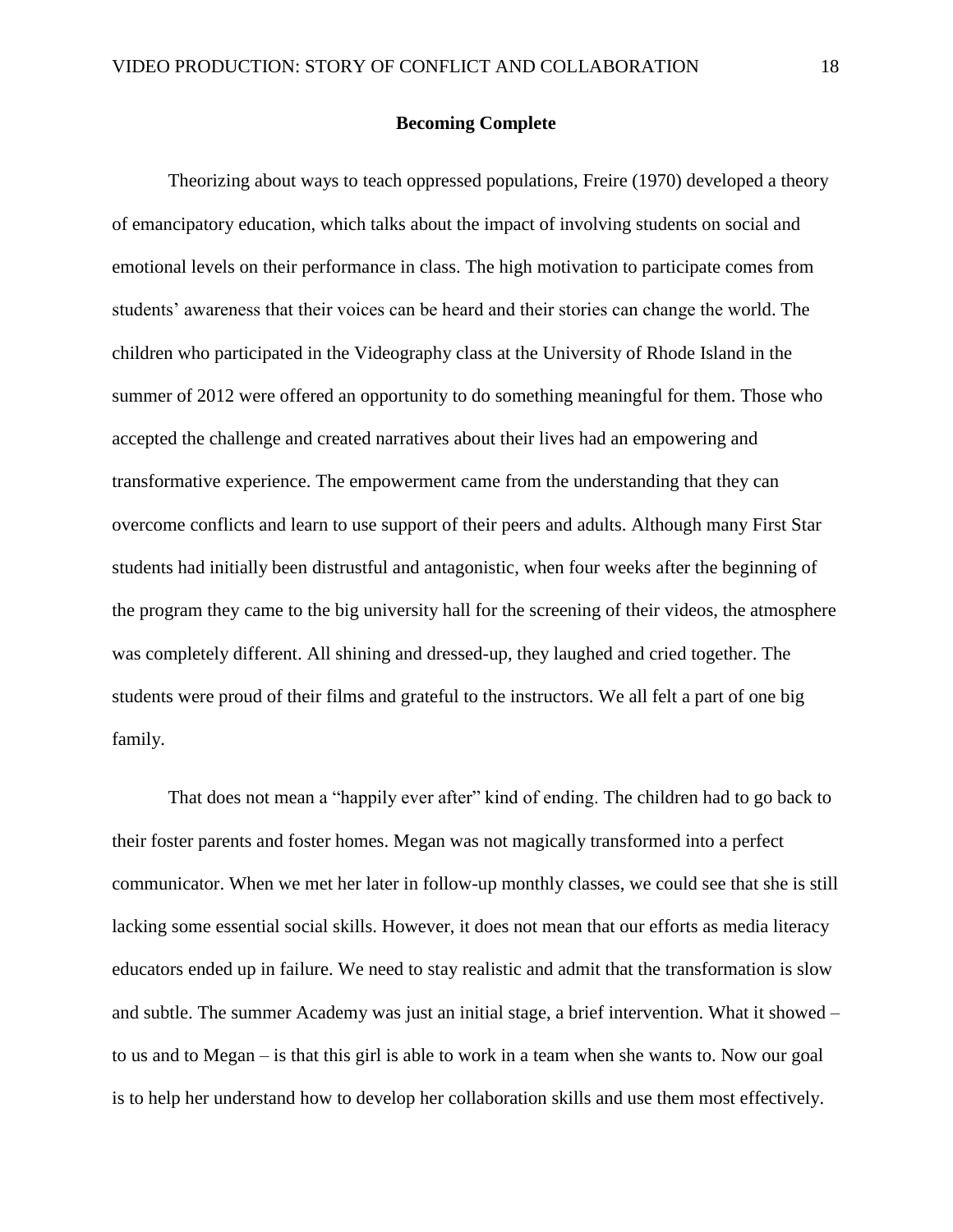According to Michelle (2009), "[t]he goal of collaboration should not necessarily be consensus, but the willingness of participants to look at the contradictions and disagreements they have with each other but are also contained in the videos they produce" (p. 20). The collaboration between Megan and Donna was not always perfect. They did had their fights but also they moments of success. Even in the best of teams collaboration has its highs and lows. One of the important goals of the project was to show the students that they did not always have to agree with each other in order to produce a result that will make them proud of themselves.

Another important goal was to unleash the children's creativity, their potential for learning through discovery. Creativity, an essential human skill, is something that, as some scholars claim, school systems have been successfully robbing us of (Robinson, 2011). Creativity and freedom are the best motivation and a guarantee for high performance and satisfaction (Pink, 2011). The transformative potential of the final project in the Videography class can be explained by the fact that the students were given an opportunity to tell their stories in their own way, an opportunity that some of them have never had before.

Media literacy educators and advocates still need to do go a long way to learn how to adjust media production activities for various students' needs. So far there is no ideal solution. Telling the story of her life, Megan was not changed forever. She may now have new tools for dealing with her communication and collaboration problems, but she still needs to learn how to use them. "Peek into Megan's life as a foster kid" tells a simple story of a girl who had to become a part of the foster care system due to immaturity and irresponsibility of her parents. Paradoxically, the video's shaky shots, unprofessional actors and the script written in half an hour have a much more powerful effect on a viewer than mainstream films, whose polished sterile images and stereotypic representations do not move us anymore. This video helps the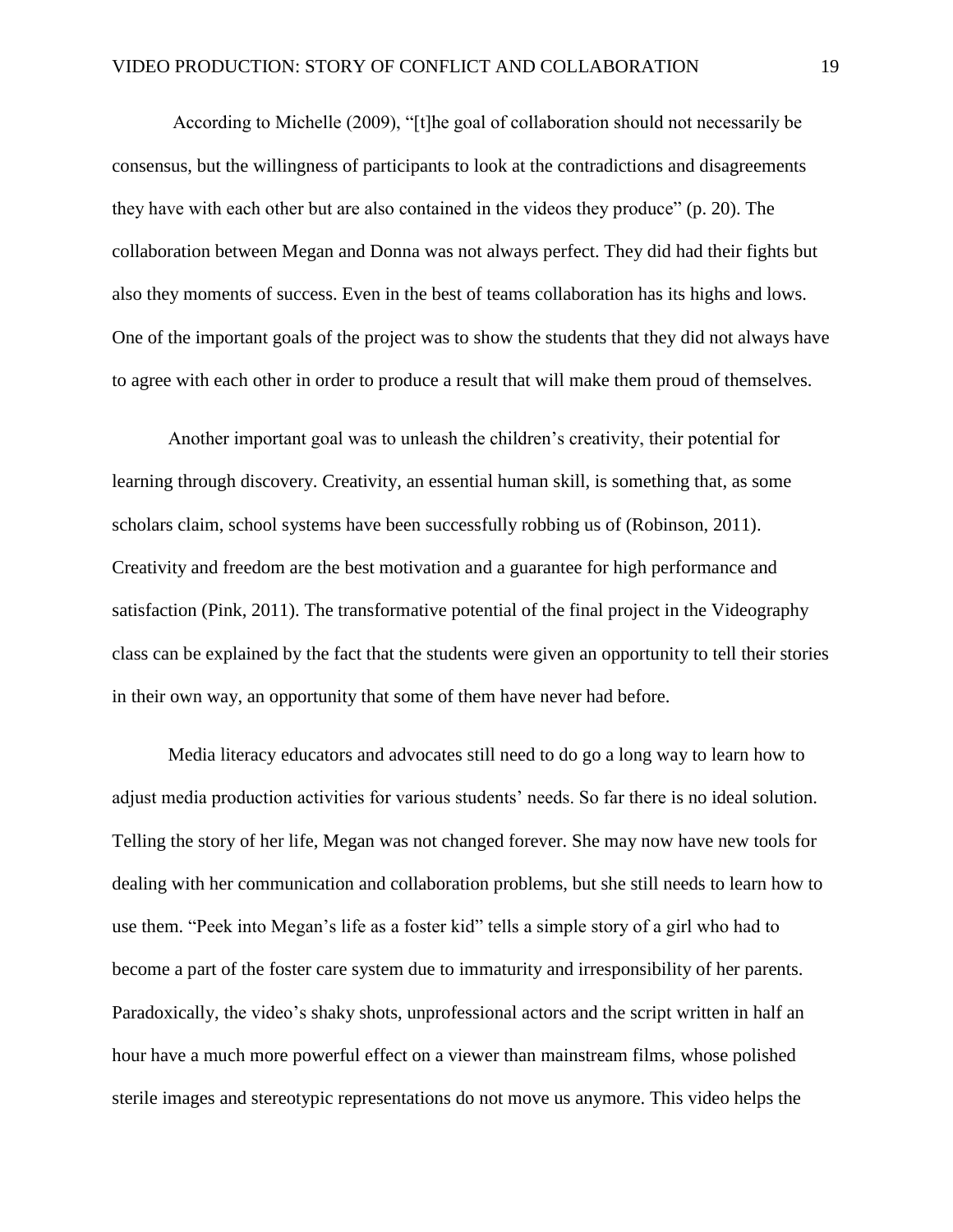audience look at the foster care system with the eyes of a child and question wrong assumptions created by the lack of information and the popular culture. But perhaps even more importantly "Peek into Megan's life" was a powerful experience for the girls who created this short film. Although Megan was not magically changed in the process, and still remains in a way socially handicapped, this project helped her make an important step in the right direction, the direction of becoming complete.

# References

- Bricker, D.C. (1989). *Classroom life as civic education: Individual achievement and student cooperation in schools.* New York, NY: Teachers College Press.
- Buckingham, D. (2003). *Media education: Literacy, learning and contemporary culture.* Malden, MA: Polity.
- Camino (2000). Youth-adult partnerships: Entering new territory in community work and research. *Applied Developmental Science, 4*(1), 11-20.
- Chavez, Soep. (2005). Youth radio and the pedagogy of collegiality. *Harvard Educational Review, 75*(4), 409-434.

Gardner, H. (2006). *Multiple intelligences: New horizons.* New York, NY: BasicBooks.

- Goodman S. (2003). *Teaching youth media: A critical guide to literacy, video production, and social change.* New York, NY: Teachers College Press.
- Freire, F. (2000 [1970]). *Pedagogy of the oppressed*. (Trans. by M. B. Ramos). New York, NY: Continuum.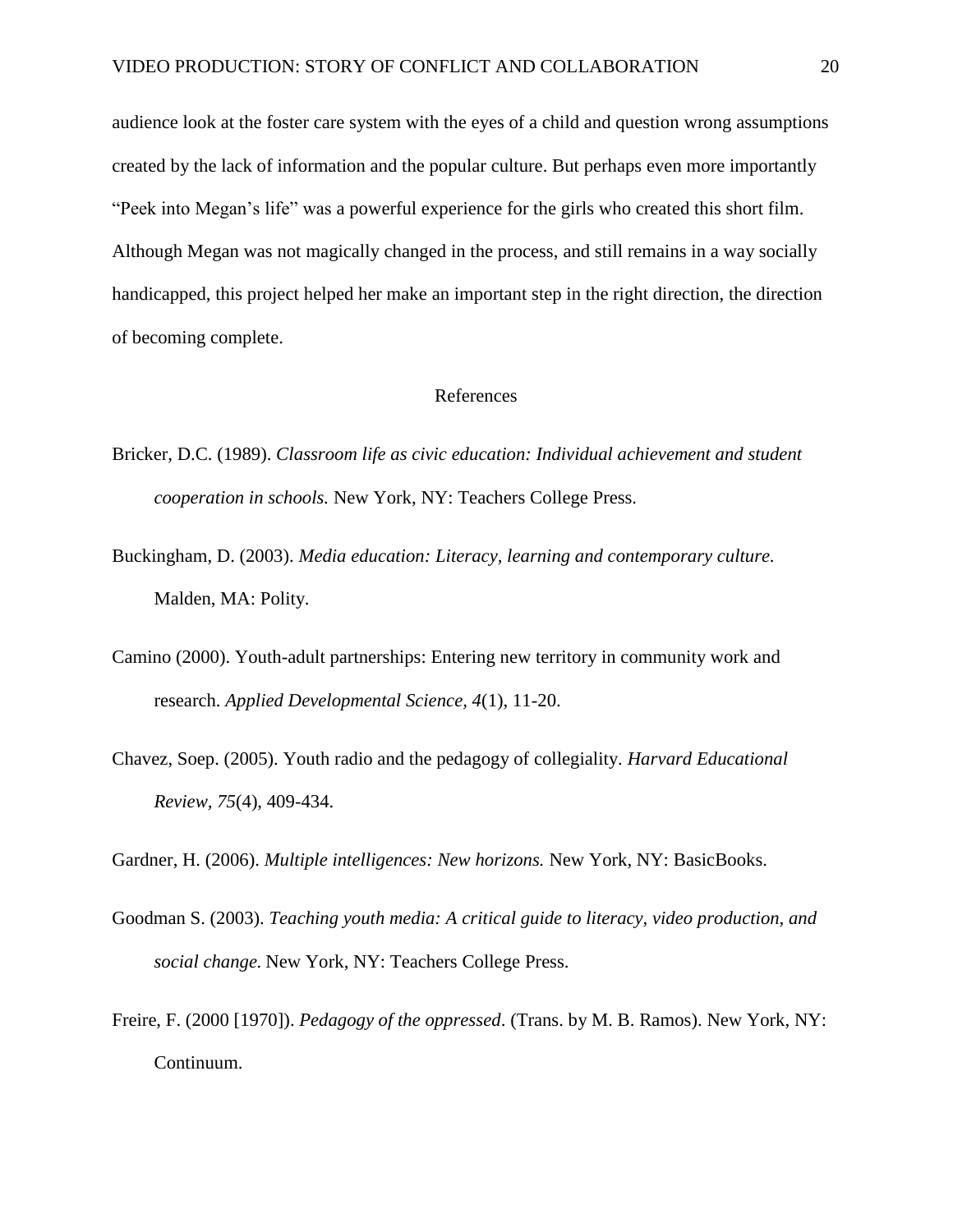- Haddix, M. & Sealey-Ruiz, Y. (2012). Cultivating digital and popular literacies as empowering and emancipatory acts among urban youth. *Journal of Adolescent & Adult Literacy, 56*(3), 189–192.
- Hobbs, R. (1998). The seven great debates in the media literacy movement. *Journal of Communication, 48*(1), 16-23.
- Lawrence-Lightfoot, S. (1985). *The good high school: Portraits of character and culture*. New York, NY: Basic Books.
- Lawrence-Lightfoot, S. (1986). On goodness in schools: Themes of empowerment. *Peabody Journal of Education, (63)*3, 9 – 28.
- Lawrence-Lightfoot, S. & Hoffman Davis, J. (2002). *The art and science of portraiture.* San Francisco, CA: Jossey-Bass.
- Mann, M. (2011). *Helping students express their passion. Learning & Leading with Technology, (38)*6, 10-15.
- Malchiodi, C.A., & Gil, E. (1997). *Breaking the silence: Art therapy with children from violent homes*. Bristol, PA: Brunner/Mazel.
- Malchiodi, C.A., & Perry, B. (2008). *Creative interventions with traumatized children*. New York, NY: Guilford Press.
- Pink, D.H. (2011). *Drive: The surprising truth about what motivates us*. New York, NY: Riverhead Books.